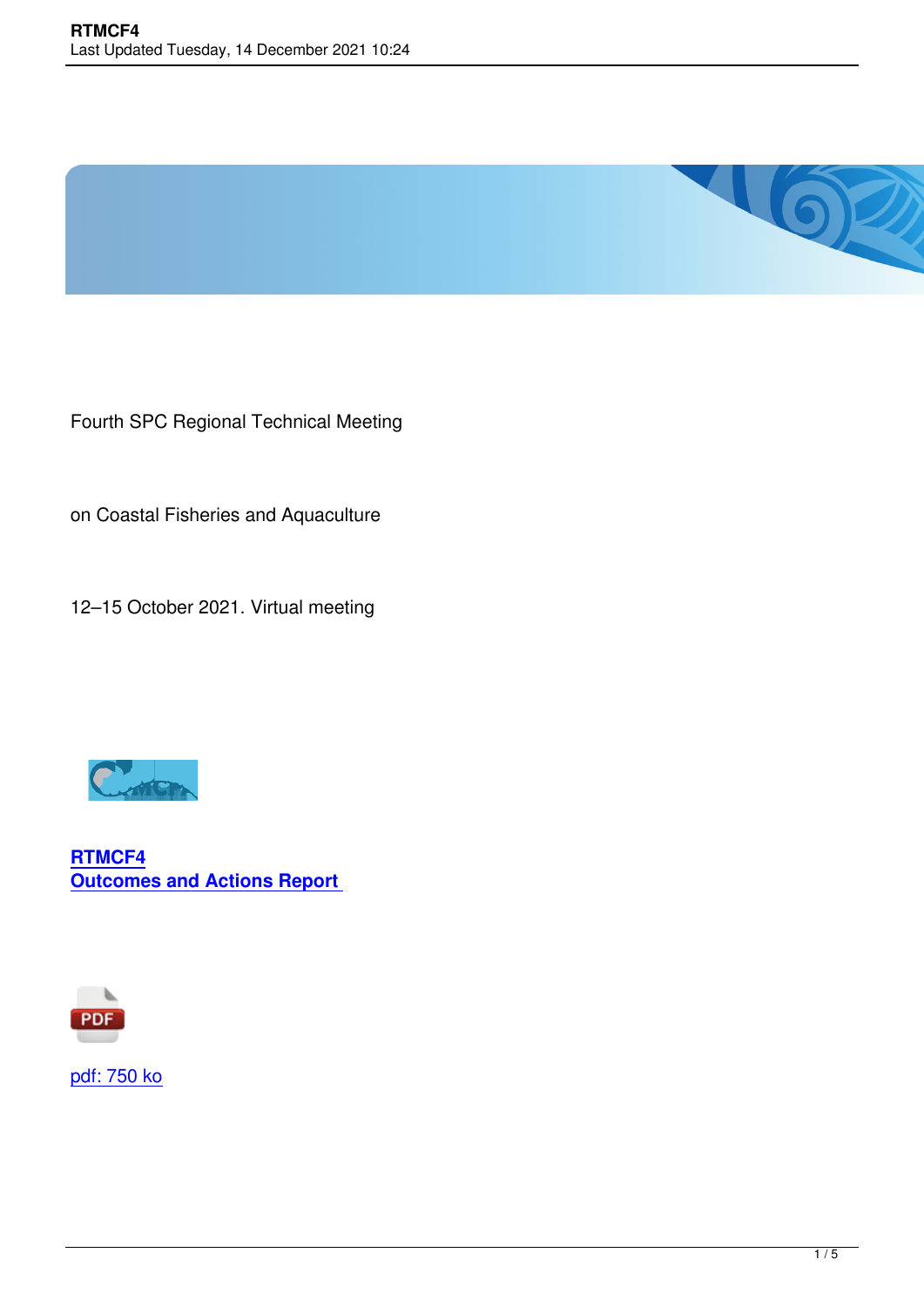.

RTMCFA • 4: Working papers

WP1: Supporting the integration of e-data systems into coastal fisheries across the Pacific Island countries and territories pdf: {pdfsize Meetings/RTMCF/4/RTMCFA4\_WP01\_EN.pdf} **PDF** 

WP2: Enhancing capacity of effective coastal fisheries management WP02\_EN.pdf PDF

WP3: Risk planning for **Pacific assume Meetings/RTMCF/4/RTMCFA4** WP03 EN.pdf **PDF** 

WP4: Aquaculture needs, obtiquities, cande et inge/Bired Const / RTMCFacific VSI and EN.pdf  $PDE$ 

WP5: Coastal Fisheries **Report Card Meen 1 update CF/4/RTMCFA4** WP05 EN.pdf PDF

WP6: Scientific and technical subport Meeting SMHO-19 context MCFA4 WP06 EN.pdf **PDF** 

RTMCFA • • • • • • 4: Information papers

IP1: Purpose and formapdf: RpMCFAMeetings/RTMCF/4/RTMCFA4\_IP01\_EN.pdf}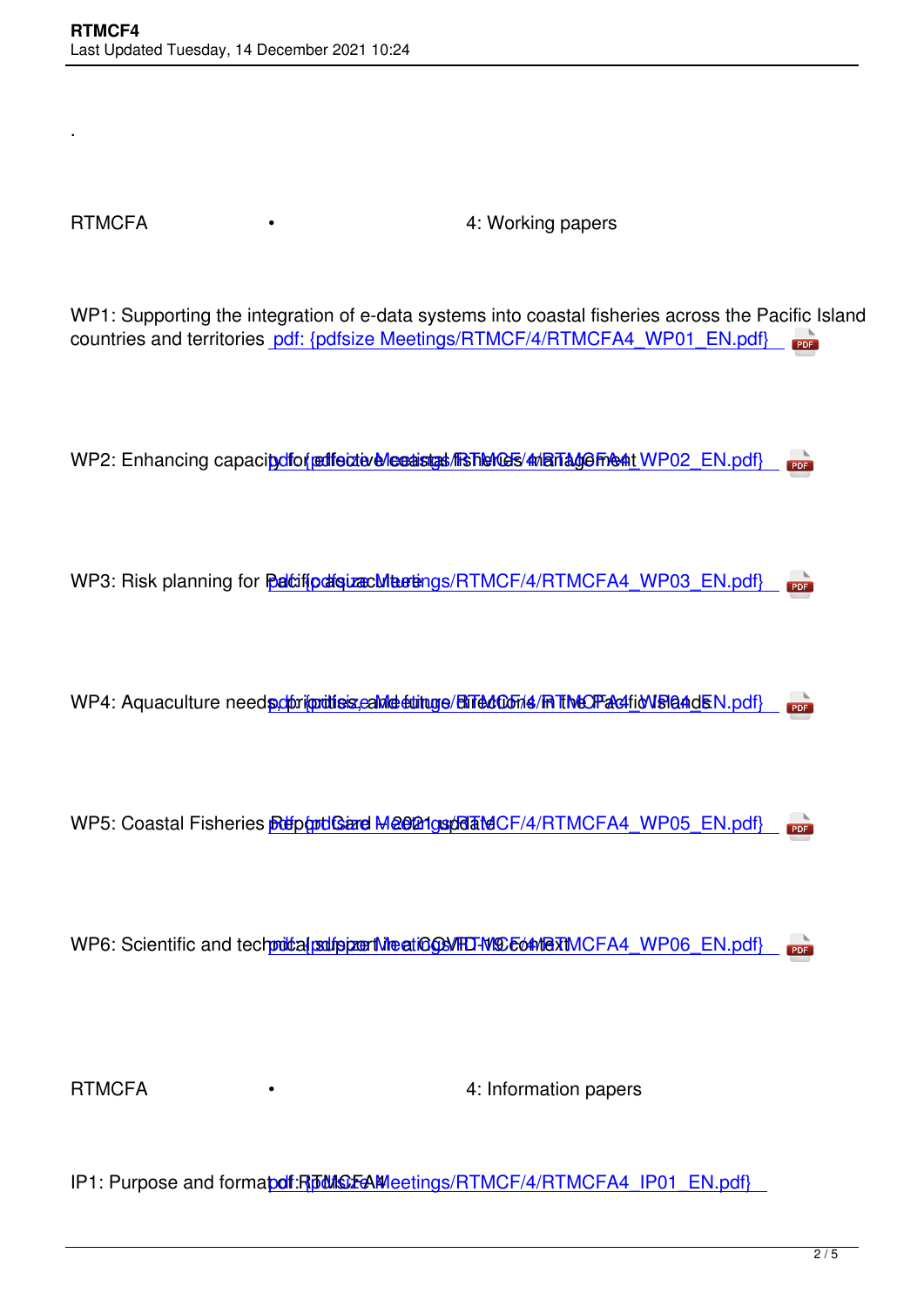IP3: Summary of PICT appliaculture dedenicaties Buds Conditioning the phonon priority of the pdfs PDF

IP4: Re-launching the Authorised Officer Incident Book to assist Pacific Island countries and territories (PICTs) pdf: {pdfsize Meetings/RTMCF/4/RTMCFA4\_IP04\_EN.pdf}

IP5: The World Bank: Engalgendents in fishings Pand Gustamable Foceal Person of the Pacific

IP6: Pacific Island country and territory coastal fisheries and aquaculture technical issues, challenges and priority needdspdfsize Meetings/RTMCF/4/RTMCFA4\_IP06\_EN.pdf **PDE** 

RTMCFA • 4: Background papers

BP1: RTMCF3: outcomes and also incomes being plan Meetings/RTMCF/3/RTMCF3\_Outcomes\_Action\_Plan.pdf}

RTMCFA • 4: Informal documents

PDF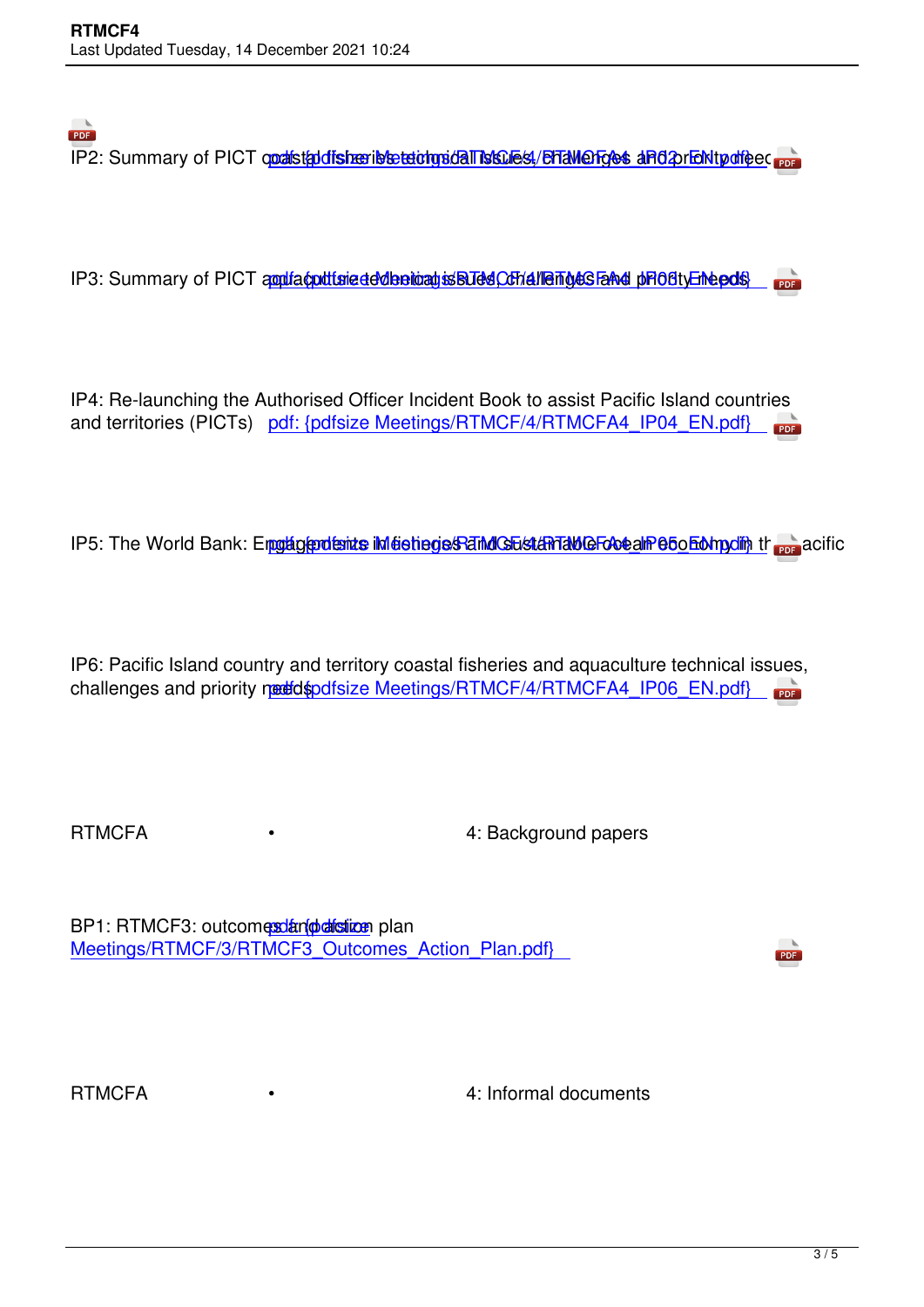

RTMCFA4 - Virtual meeting procedures etings/RTMCF/4/Inf\_Meeting\_procedures.pdf} **PDF** 

RTMCFA4 - Provisional pidf: dipplarticipal attenuas/RTMCF/4/Inf\_RTMCFA4\_Participants\_list.pdf} PDF

RTMCFA4 - Agenda pdf: {pdfsize Meetings/RTMCF/4/Anon\_21\_RTMCF4\_agenda\_v3.pdf} **PDF** 

Community-Based Fisheries Dialogue papers

Outcomes Report from the 1st Community-Based Figure 4 and Community-Beeting Meeting Meeting Aeronames\_Report\_final.pdf **PDF** 

Community-Based Fisheries Dialogue Session announcement Meetings/RTMCF/4/RTMCFA4\_CBFD\_SessionAnnouncement\_EN.pdf}

CBFD-WP1: Strengthening civil society organisations' and other non-state actors' engagement in regional community-based pisheries detailoguse RTNeXt steps BFD WP01 EN.pdf mea

PDF